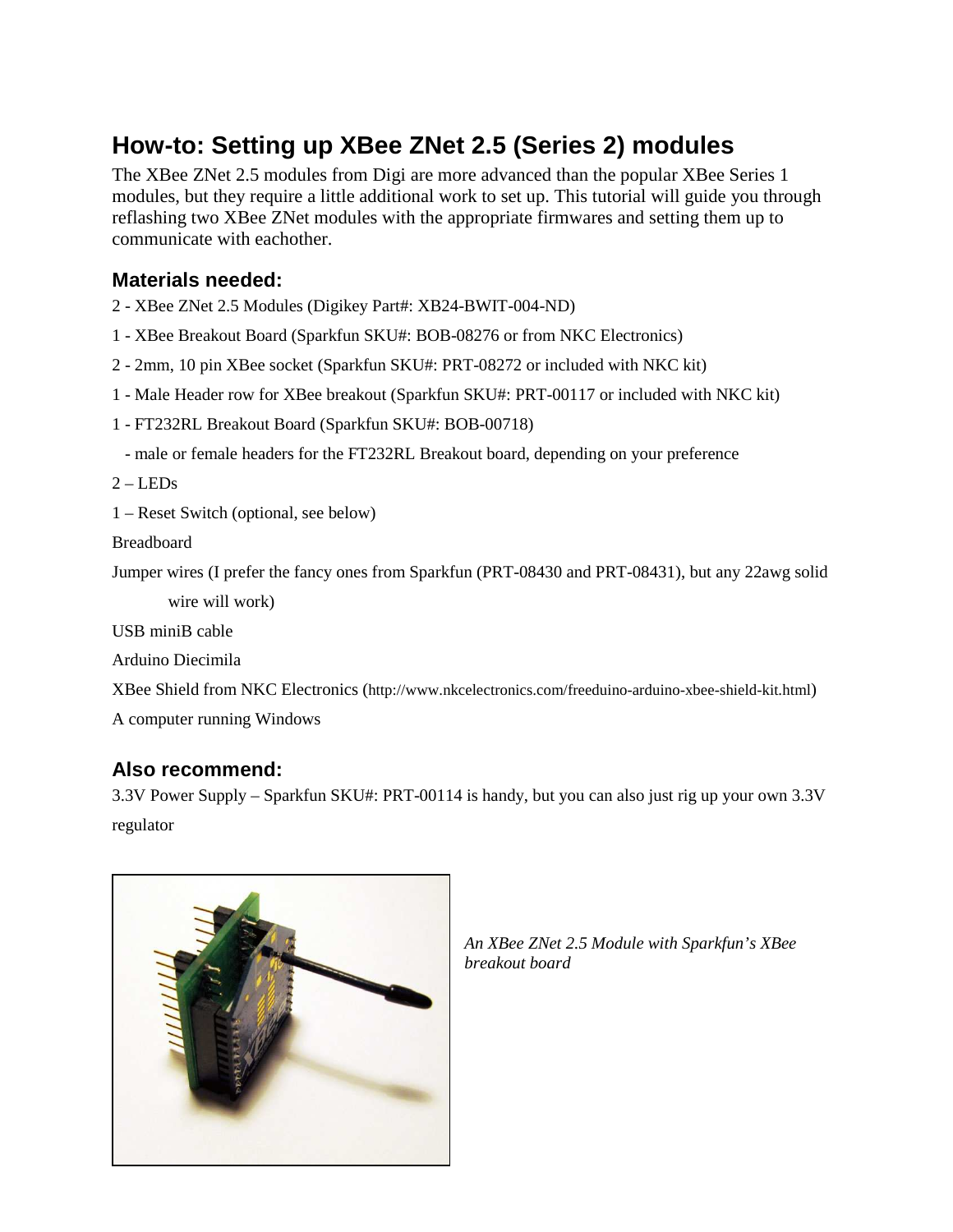### **Step 1: Construct the circuit**

Build the XBee Breakout board and plug one of the XBee's into it. Set up the circuit on your bread board using the diagram. Instead of using a reset switch, I just plug one end of a jumper wire into the XBee reset pin and leave the other end of that jumper hanging off the edge of the board; when I need to reset the XBee, I just momentarily touch the bare end of the jumper to ground.

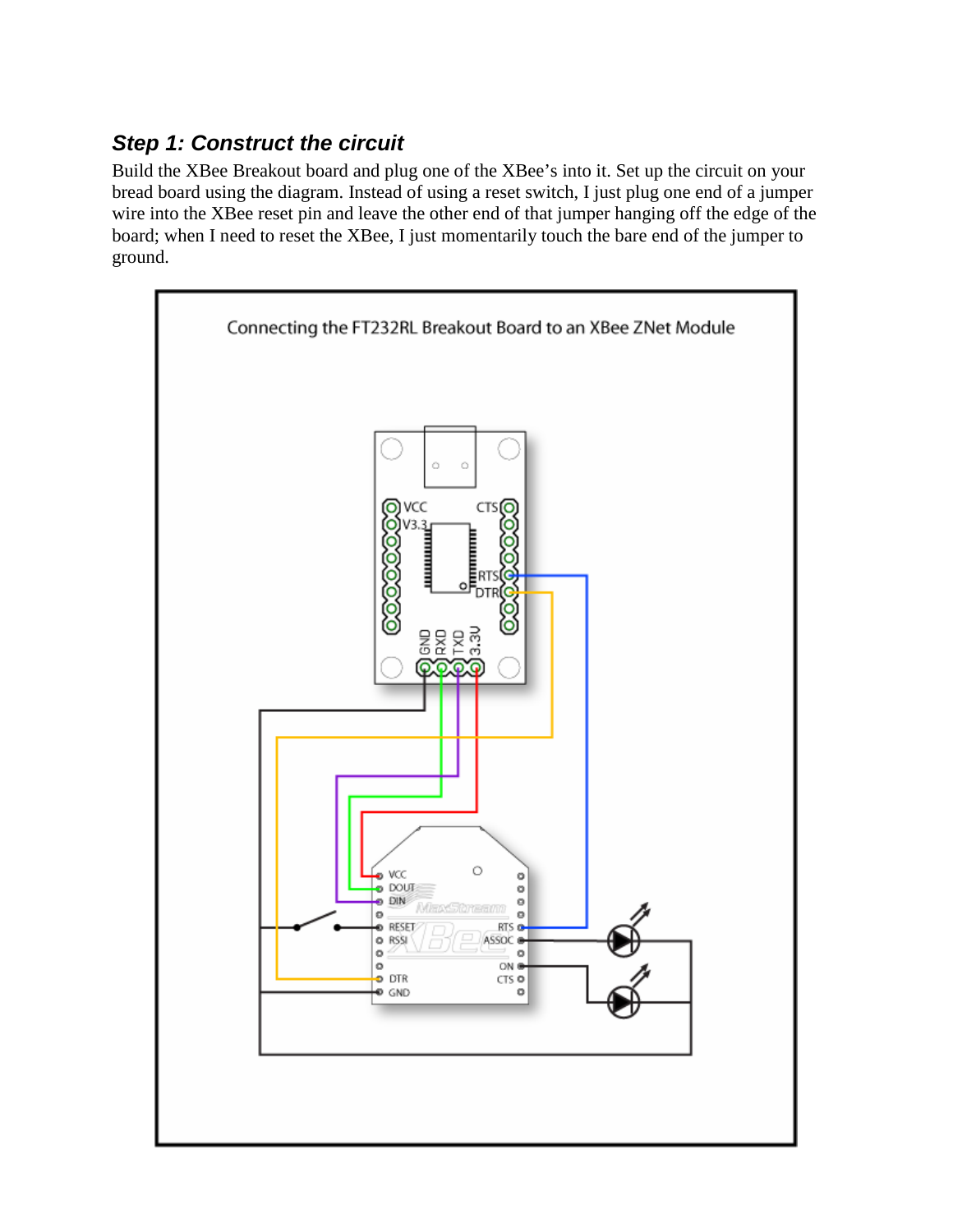Note: The FT232RL provides a maximum of 50mA on the 3.3V pin. The XBee ZNet modules pull a max of 40mA, so you should be ok. However, if you are using the XBee Pro version, you may need to use an external 3.3V supply.

### **Step 2: Power-up the XBee and prep the software**

After double checking your connections, use the USB-miniB cable to plug the FT232 Breakout into a USB port on your computer. Both LEDs connected to the XBee should light up and stay on (assuming your XBee shipped as a Router/End Device and there is no Coordinator around to connect to).

Download the X-CTU software from Digi and install it. The software can be downloaded from http://www.digi.com/support/productdetl.jsp?pid=3261&osvid=57&tp=4&s=269

#### **Step 3: Run X-CTU and connect to the XBee**

Run the X-CTU software. You should see a screen like the one to the right. Single-click on the USB COM port that the XBee is connected to. If you're not sure, you can click the "Test/Query" button to read each COM port to discover which one has the XBee.

| PC Settings   Range Test   Terminal   Modem Configuration                                                                                                                                                                                       |              |              |                          |  |  |
|-------------------------------------------------------------------------------------------------------------------------------------------------------------------------------------------------------------------------------------------------|--------------|--------------|--------------------------|--|--|
| Com Port Setup                                                                                                                                                                                                                                  |              |              |                          |  |  |
| Select Com Port<br>Communications Port (COM1)<br>USB Serial Port (COM3)                                                                                                                                                                         | Baud         | 9600         |                          |  |  |
| USB Serial Port (COM5)                                                                                                                                                                                                                          | Flow Control | NONE         |                          |  |  |
|                                                                                                                                                                                                                                                 | Data Bits    | 8            | $\overline{ }$           |  |  |
|                                                                                                                                                                                                                                                 | Parity       | <b>NONE</b>  | $\overline{\phantom{a}}$ |  |  |
|                                                                                                                                                                                                                                                 | Stop Bits    | 1            |                          |  |  |
|                                                                                                                                                                                                                                                 |              | Test / Query |                          |  |  |
| API-<br>$\Box$ Enable API<br>$\Box$ Use escape characters (ATAP = 2)<br>AT command Setup<br><b>ASCII</b><br><b>Hex</b><br>2B<br>Command Character (CC)<br>1000<br>Guard Time Before (BT)<br>1000<br>Guard Time After (AT)<br>Modem Flash Update |              |              |                          |  |  |
| $\Box$ No baud change                                                                                                                                                                                                                           |              |              |                          |  |  |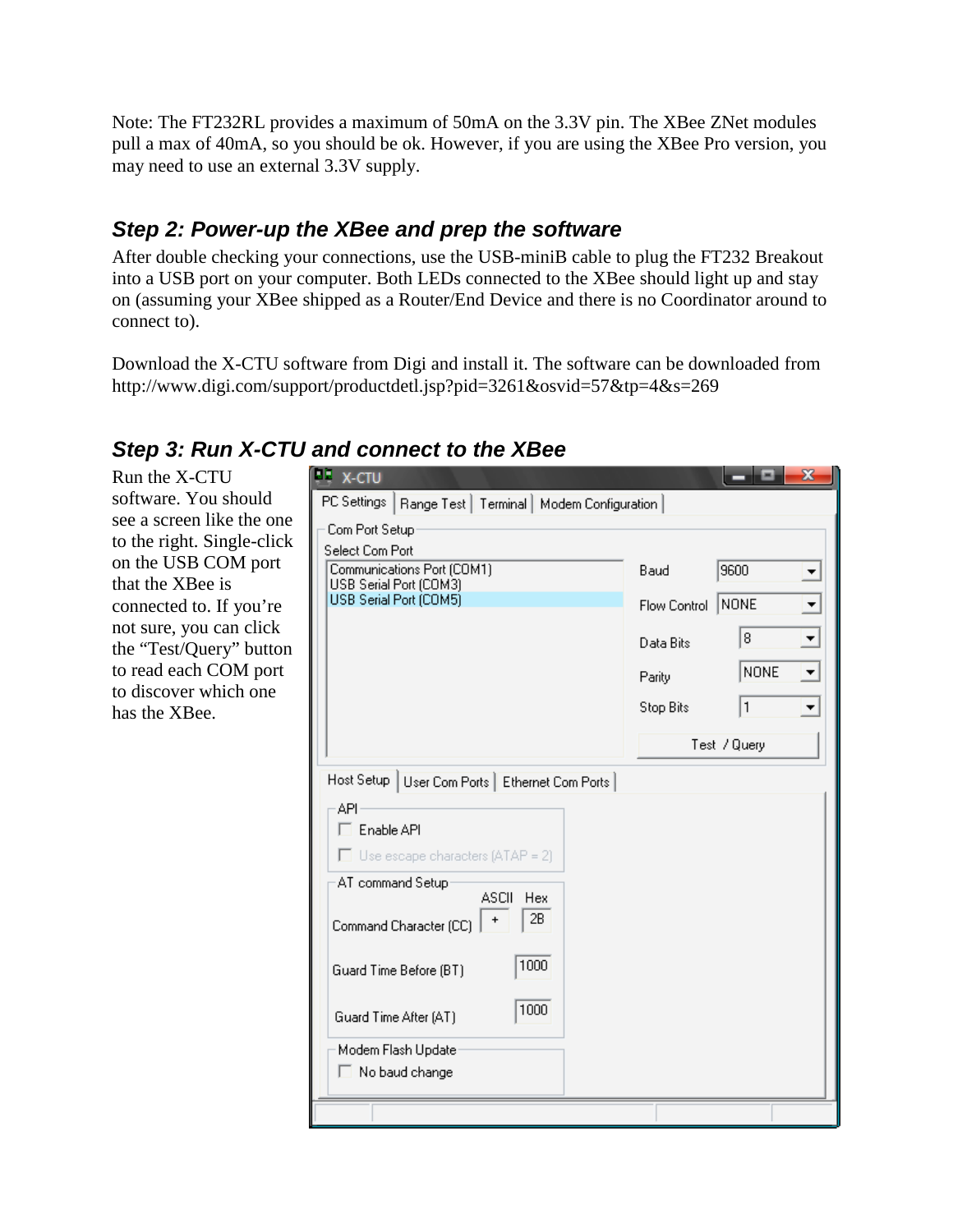### **Step 4: Update the firmware**

Click on the "Modem Configuration" tab and then click on the "Download new versions…" button to download all of the updated firmwares. After the firmware downloads have completed, click on the "Read" button. The window will display all of the current settings of the attached XBee.

Select "ZNet 2.5 Router/End Device AT" as the firmware in the pull-down menu. Change the "Node Identifier" to something like "router1". You may want to change the "PAN ID" to a unique number if you plan to use your XBee in a place where others will be using their own XBees.



Check the box that says

"Always update

firmware" and click the "Write" button. The X-CTU software may ask you to push the reset button during the firmware upgrade process.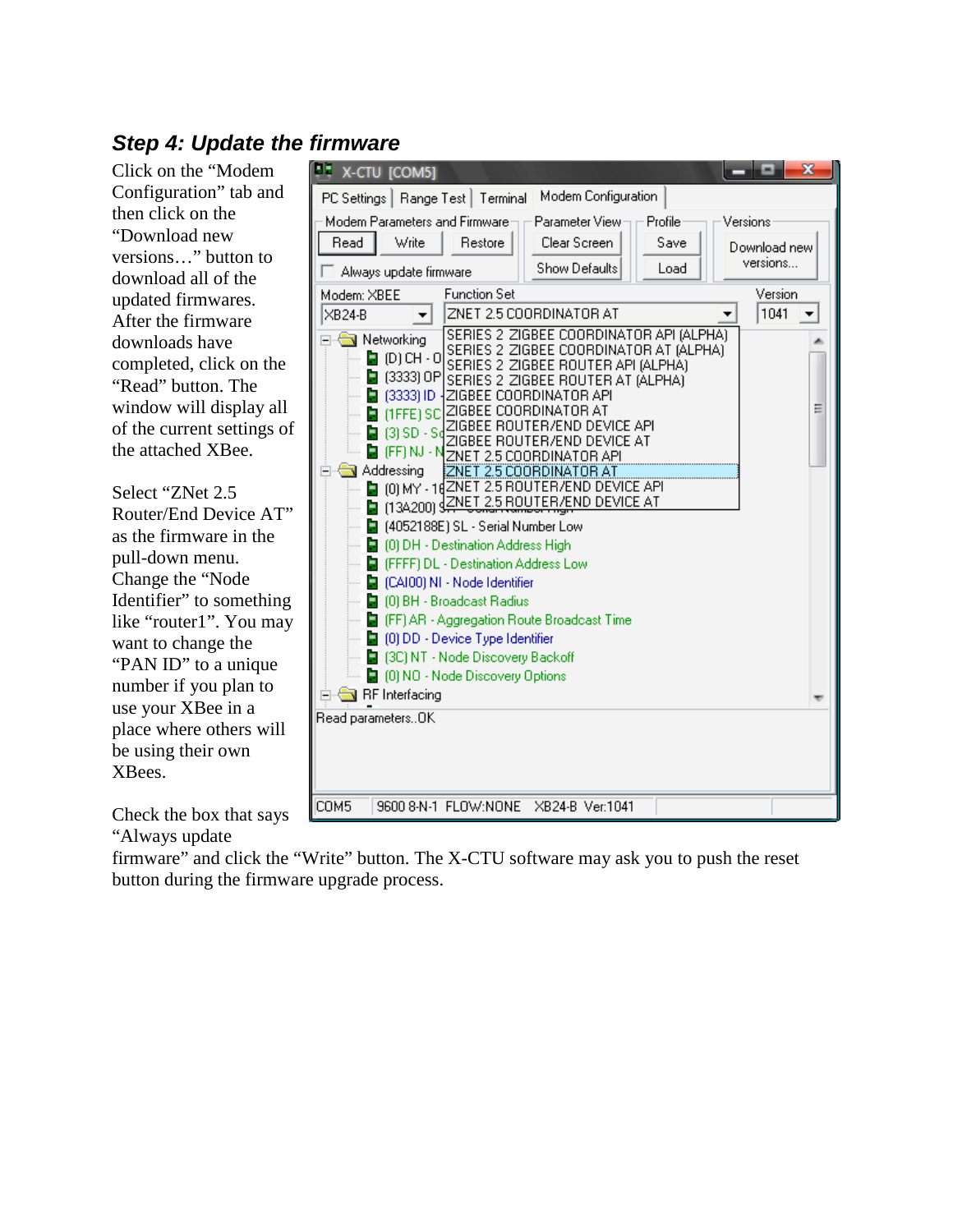# **Step 5: Test the XBee**

Read through this step before you do it since once you enter command mode, you'll need to enter a new command within 5 seconds or the XBee will exit command mode and you'll need to start this step again.

Click on the terminal tab and type " $++$ " in the window to enter command mode. The XBee should respond in a second or two with "OK".

Type "ATVR" to check the firmware version on the XBee. This should match the firmware version that you upgraded to (1241 for Router/End Device or 1041 for Coordinator).

Type "ATID" to check the PAN Network ID that the XBee is using. It should respond with

|                                                                                      | <b>ALL X-CTU [COM5]</b>  |        |          |                                                                            |                   |                    |                 | $\overline{\mathbf{x}}$ |
|--------------------------------------------------------------------------------------|--------------------------|--------|----------|----------------------------------------------------------------------------|-------------------|--------------------|-----------------|-------------------------|
|                                                                                      | PC Settings   Range Test |        | Terminal | Modem Configuration                                                        |                   |                    |                 |                         |
| Line Status                                                                          | CTS CD DSR               | Assert |          | DTR $\overline{\triangledown}$ RTS $\overline{\triangledown}$ Break $\Box$ | Close<br>Com Port | Assemble<br>Packet | Clear<br>Screen | Show<br>Hex             |
| $+++OK$<br>ATVR<br>1041<br>ATID<br>3333<br>ATNI<br><b>CAI00</b><br><b>ATCN</b><br>OΚ |                          |        |          |                                                                            |                   |                    |                 |                         |
| COM5                                                                                 | 9600 8-N-1 FLOW:NONE     |        |          |                                                                            |                   | Rx: 22 bytes       |                 |                         |
|                                                                                      |                          |        |          |                                                                            |                   |                    |                 |                         |

"123" or whatever unique PAN ID you set in step 4.

Type "ATNI" to check the Node Identifier. The XBee should respond with "router1" or whatever unique Node Identifier you set in step 4.

Type "ATCN" to exit command mode. The XBee will respond with "OK". If those commands returned the correct information, then congratulations, you've successfully updated this XBee! Quit the X-CTU program and disconnect the USB-miniB cable from the computer.

If any of those commands did not return the correct information, click back to the "Modem Configuration" tab, change the desired settings, and click the "Write" button again.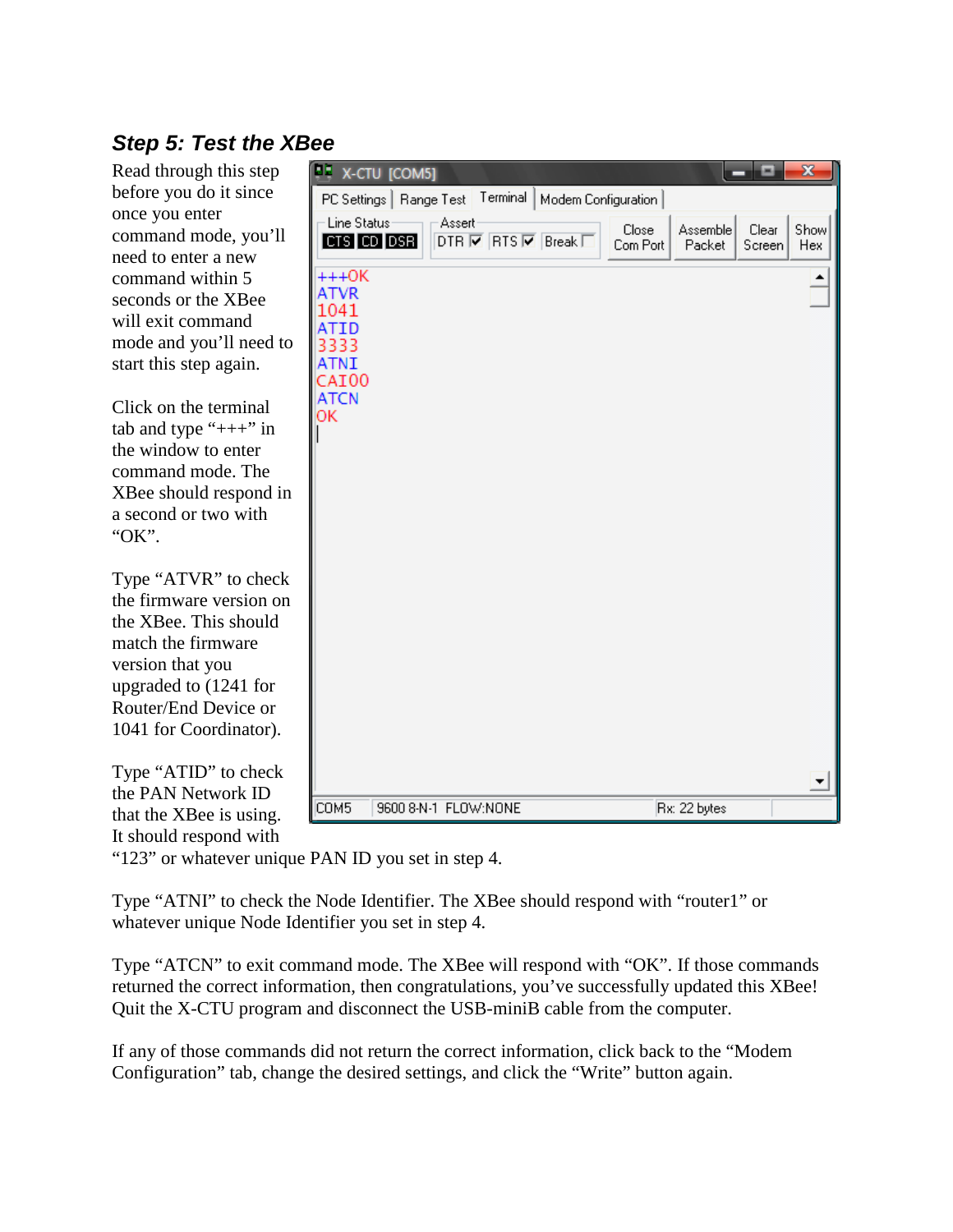#### **Step 6: Once more, with feeling**

Now that you've got one of the XBees set up as a router/end device, you can unplug it from the XBee Breakout board and install it in whetever device it will communicate with; I recommend plugging it into an XBee Shield for the Arduino at this point. You may also want to put a sticker or label on this XBee to identify it as your router. Set it aside for the moment.

Now plug your other XBee module into the XBee breakout board and repeat steps 2 through 5 with this module. However, in step 4 you will select the "ZNet 2.5 Coordinator AT" as the firmware and set the Node Identifier as "coordinator" or something similar. Once you've updated to the coordinator firmware, the "Associate" LED should begin blinking once-per-second while the "On" LED should remain lit. Confirm the settings in the terminal and move on to the next step.

### **Step 7: Creating the network**

At this point, you should have one XBee updated with the "ZNet 2.5 Router" firmware plugged into the XBee Shield on top of an Arduino and the other XBee updated to the "ZNet 2.5 Coordinator" firmware and connected to the FT232 breakout which is plugged into your computer. The "Associate" LED on the Coordinator XBee should be blinking once-persecond.

On the XBee shield, you should see a pair of jumpers labeled "XBEE/USB". **Remove both of those jumpers for now.** Connect your Arduino to a power source



(USB or External, doesn't matter for now). After powering up, the "Associate" LED on the XBee shield should begin blinking twice-per-second – congratulations; the XBees have formed a network!

Using the X-CTU terminal connected to the coordinator, type " $++$ ", wait for the "OK" response, then type "ATND". The XBee will respond with the serial number, node identifier and other information about the router XBee connected to the Arduino.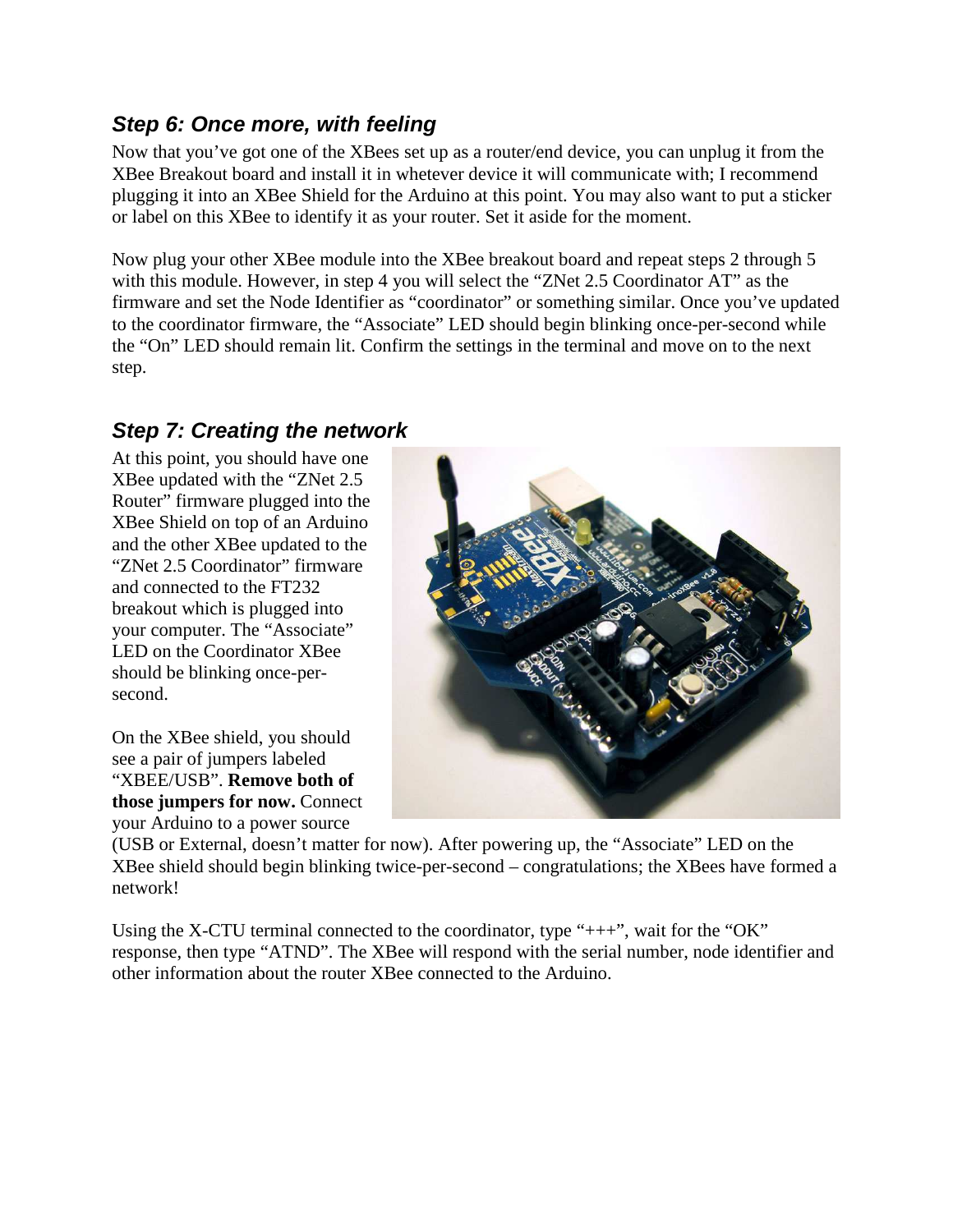### **Step 8: Sending Serial Data**

When using the ZNet 2.5 firmware, routers or end devices will communicate with the coordinator by default. This makes point to point communication really easy. All you need to do is send serial data to the XBee router connected to the Arduino and it will be received by the coordinator where you can read it into your computer.

Connect the Arduino with the XBee Shield to your computer using a USB cable. The jumpers on the XBee shield should still be disconnected. Load the following sketch on to the Arduino.

```
Serial Test code
    Sends "testing..." over the serial connection once per second 
    while blinking the LED on pin 13. Used for testing serial devices 
    such as the XBee. 
     Adapted from the SoftSerial Demonstration code 
*/ 
#define ledPin 13 
byte pinState = 0;
void setup() { 
  pinMode(ledPin, OUTPUT); 
  Serial.begin(9600); 
} 
void loop() { 
  Serial.println("testing..."); 
  // toggle an LED just so you see the thing's alive. 
  toggle(13); 
  delay(1000); 
} 
void toggle(int pinNum) { 
  // set the LED pin using the pinState variable: 
 digitalWrite(pinNum, pinState);
  // if pinState = 0, set it to 1, and vice versa: 
  pinState = !pinState; 
}
```
Once the sketch is loaded, unplug the Arduino and connect the "XBEE/USB" jumpers on the XBee Shield to the XBee side of the headers (see the photo to the right). Power the Arduino again and wait for the "Associate" LED to begin blinking again and the sketch to start.